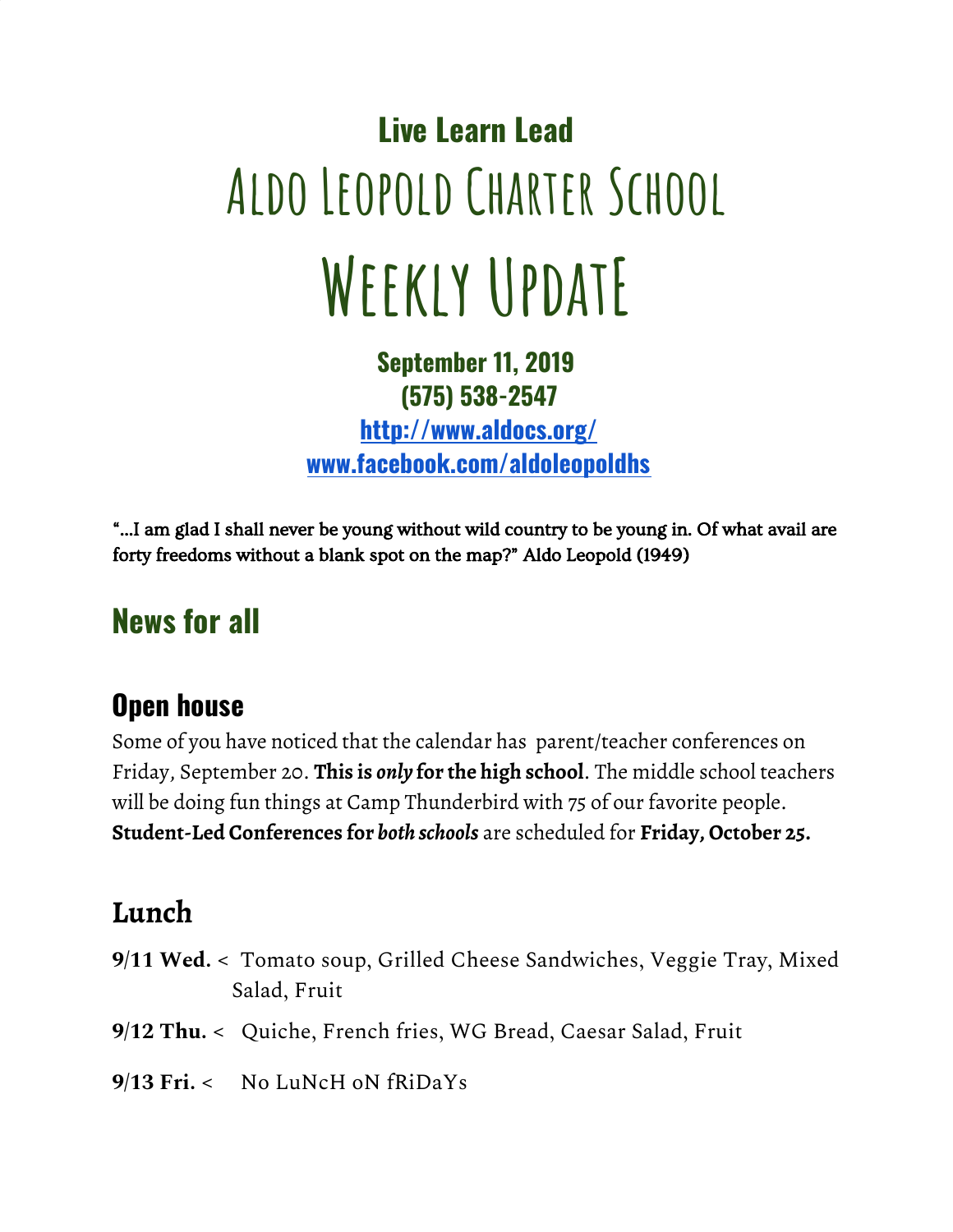- **9/16 Mon. <** Chicken Drumsticks, Buttered Noodles, Roasted Seasonal Veggies, Mixed Salad, Fruit
- **9/17 Tue. <** Spaghetti Bolognaise, Garlic Bread, Steamed Veggies, Garden Salad, Fruit
- **9/18 Wed. <** Sweet Italian Sausages, Oven Roasted Potatoes, WG Rolls, Chef's Rolls, Fruit

#### **[Committees](https://www.aldocs.org/committee-overview.html)**

**Thurs., Sep. 12….**5:30pm…[.Governing](https://www.aldocs.org/about-the-alcs-governing-council.html) Council @ the HS **Tues., Sept.** 17.....4:30pm....<u>Risk [Management](https://www.aldocs.org/risk-management.html)</u>....Jim's room @ the HS **Wed., Sept. 18**….4:30 pm...[Policy.](https://www.aldocs.org/policy.html)..Wayne's office @ the HS **Wed., Oct. 2…….**4:30pm…[.SHAC…](https://www.aldocs.org/risk-management.html)…………………….Jim's room **@** the HS

#### **[Calendar](https://www.aldocs.org/calendar.html)**

**Sep. 9 - 12……..**Backpacking Trip **-** *9th and 12th grade* **Sep. 19 - 20…...**Camp Thunderbird! **-** *Middle School* **Sep. 20…………..**Parent Teacher Conference - *High School only* **Sep. 23 - 26…...**Backpacking Trip - *10th and 11th grade*

#### **Art of the week**

Why are we talking about art in the update? **Because art is a key thing in the learning system of Aldo Leopold Charter School.** A benefit of art is that it can be relaxing and help you think straight. So every week we will be featuring the work of one middle and one high school student so you can see what they are working on.

#### **Volunteers**

There is a lot to do around here and we'd love for you to help out. All families are required to give 20 hours a year (that's 20 hours over the course of 36 weeks. 20  $\div$ 36 = 0.55 hours/week). That time could be spent on a committee, picking up lunch or serving lunch, doing laundry after a backpacking trip, chaperoning a dance or movie night, repairs, etc...If you have a particular skill to offer, please let us know, we would be happy to put you to work! After you volunteer go to this form on the website to [record](https://docs.google.com/forms/d/e/1FAIpQLSckISyev_xH8RnXGtwqaGEEfcrDL7BJAlsqttK-QqzBdTIf4w/viewform) your hours.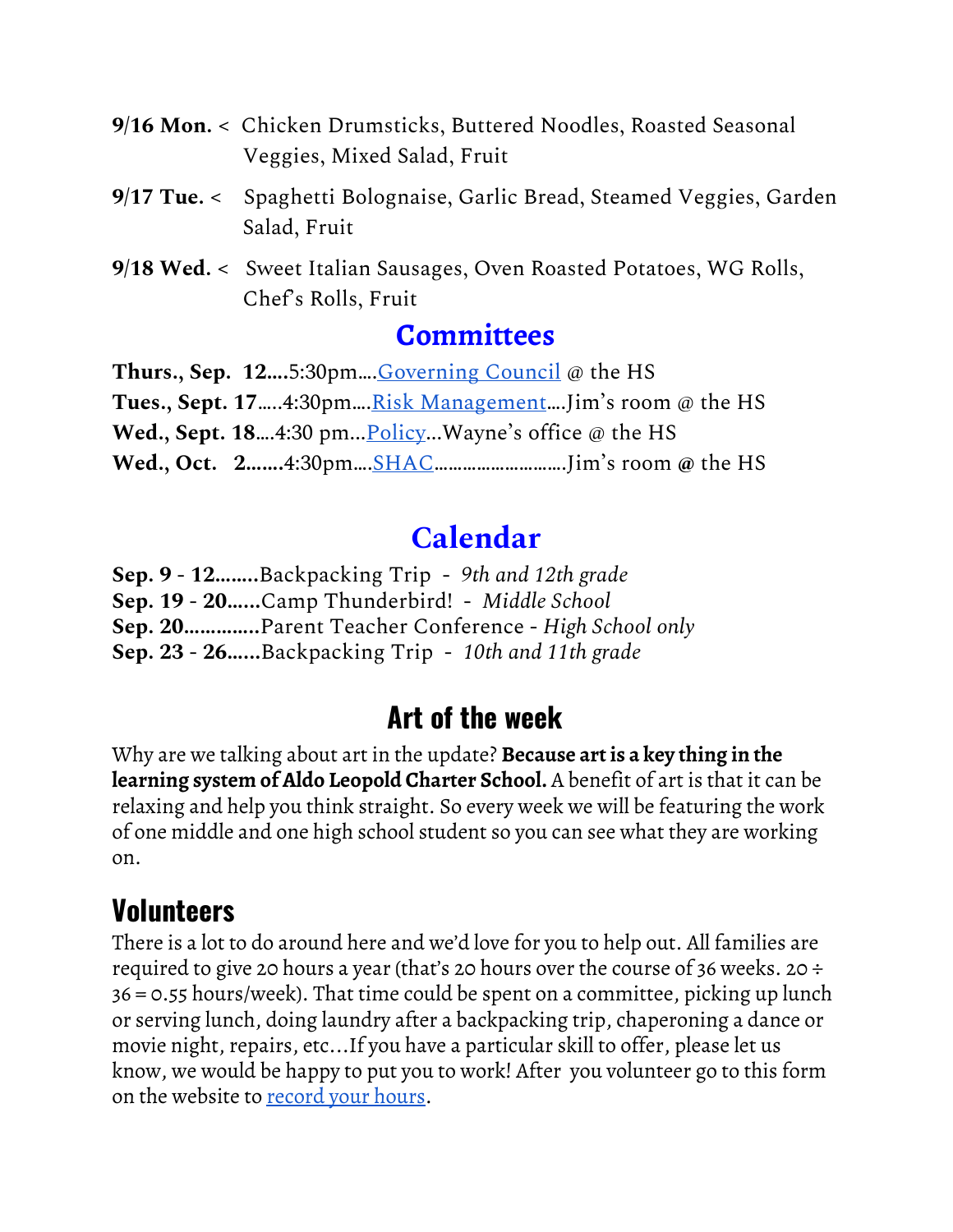#### **A river runs through here**

The <u>Gila River [Festival](https://www.gilariverfestival.org/)</u> is happening Friday, September 20-22. There are many speakers, hikes, and events. They are looking for volunteers for events at Gough Park on Saturday, the 21st. If you are interested in giving time to this worthy cause call 538-8078 or email [gilariverfest@gmail.com](mailto:gilariverfest@gmail.com).

#### **Medical forms and history**

Parents, parents, parents ...some of you have kept us waiting long enough.**It's time to turn in those medical forms that we so desperately need**. There is a form that must be filled out by your child's primary care physician, which requires a visit to the aforementioned doctor, nurse practitioner, physician's assistant. **The other form YOU can fill out and get to us ASAP.** This is about what you know to be the health concerns of your child. We are in the business of keeping kids safe, but if we are unaware of your child's specific health concerns this really makes it harder for us to be the sort of safety officers we prefer to be. **So PLEASE**, if you have yet to get these forms to us, put that chore on the top of your list. Thank you!

## **High School**

#### **Figuring out where you are**

This Friday, after students have returned refreshed and relaxed from four days in the backcountry, **Community Orientation** students will head to the **Nature Conservancy's Lichty Center in Cliff** for "harvesting in the wild" and water quality monitoring with the eco-monitors. Students will leave the High School campus at **9:30 am and will return by 3:35**. Here is the fall [semester](https://www.aldocs.org/uploads/1/1/5/7/115705285/letter_finding_your_way_co.pdf#page=3) calendar for CO (subject to change).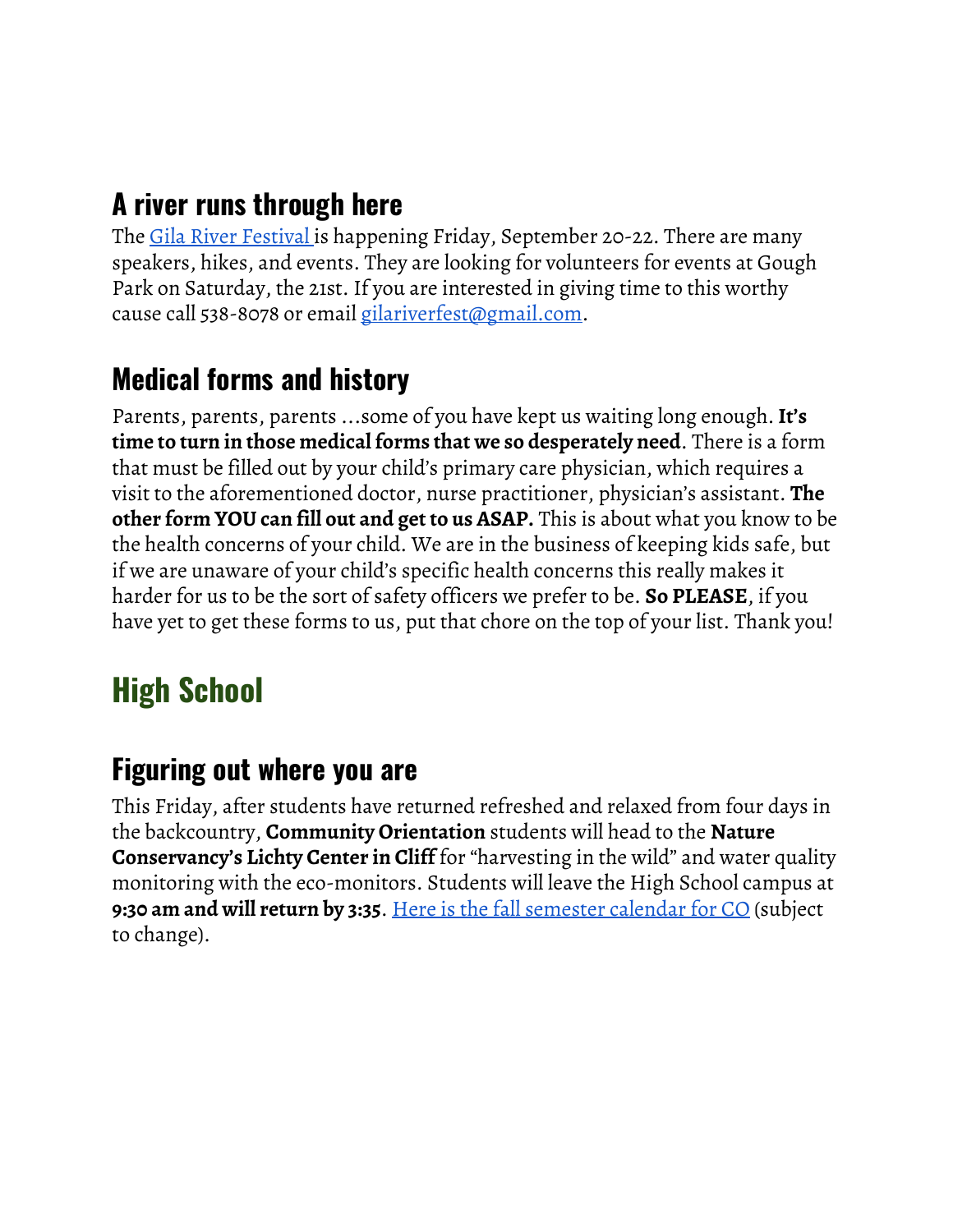#### **Fridays at the high school**

YCC crews and interns have begun their work around the community. Students must put in 72 hours each semester to fulfill the requirements for this class. This Friday, like all Fridays, students will be out in the field building trails, taking care of gardens, teaching water quality, assisting at schools, creating murals, harvesting plants, among other things.

## **Walking in the Wilderness**

The staff at the high school get a week to do their laundry, kiss their kids and mates, and eat some home cooking, before they head back out into the wilderness this time with the **10th and 11th graders**. The same [routes](https://www.aldocs.org/uploads/1/1/5/7/115705285/2019_aldo_leopold_charter_school_-_back_pack_routes___itineraries_.pdf) will be hiked, just by different feet. If you haven't turned in the [permission](https://www.aldocs.org/uploads/1/1/5/7/115705285/2019_back-pack_letter_home.pdf) slip and paid the fee, now's the time.

# **Middle School**

#### **Gardens, river, and farm**

With 75 students in the middle school, we rarely go anywhere all together. We usually split into two groups, with one group going to one place and the other group going to another place. (Sometimes these groups are advisories, sometimes they are grade level, and other times they are just a mix of students from all grades.) Then the next week each group goes to the opposite place that they went to the previous week. Does that make sense? So last week the advisory groups of Mr. Cantrell, Erik, and Jennifer were in town touring and working at a couple community gardens, while Ms. Chaney, Ms. Aversa, and Garrett's advisories were in the Mimbres learning about water quality and helping out on a small farm. This week those groups will trade places. If your child is in *Ms. Chaney, Ms.Aversa, or Garrett's advisory***, good walking shoes are a must (plus the rest of the BIG 5: wide brimmed hat, two water bottles, journal and pencil, and healthy snacks and lunch).If your child is in** *Mr. Cantrell, Erik, orJennifer's advisory,* **wear work shoes for the farm and bring water shoes for some river time (plus the previously listed BIG 5).**